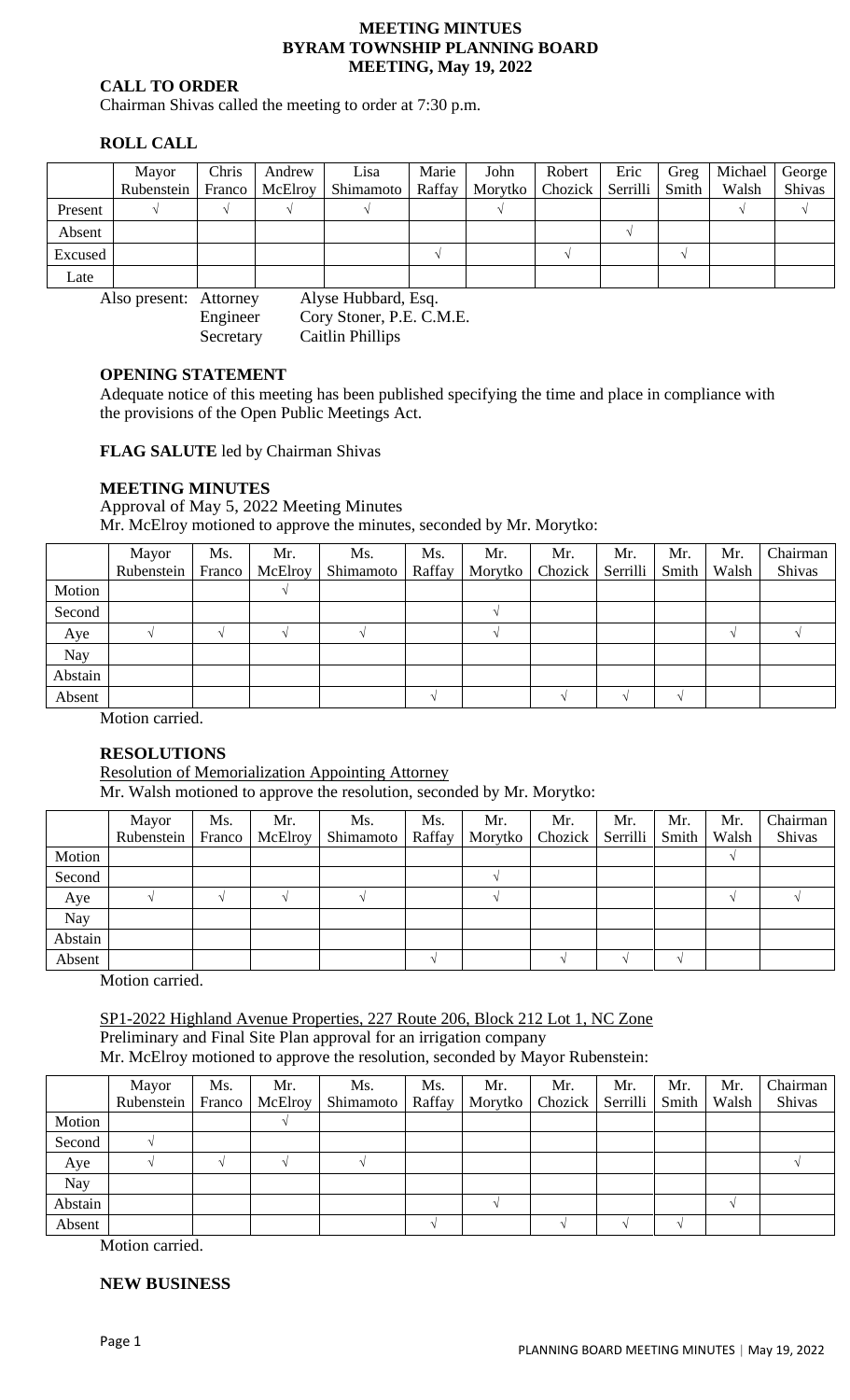## Z07-2022 Kevin Prokup, 335 Amity Road, Block 336 Lot 31, R-2 Zone

Approval for a firewood shelter, greenhouse, garden fence, wood burning boiler, and detached garage renovations and associated variances for accessory structures

Kevin Prokup was sworn in. He's looking to renovate his garage, install a wood-burning boiler, and construct a vegetable garden fence, greenhouse, and wood shelter. Chairman Shivas said he doesn't have to worry about the fence because as long as it's not in the front yard, a 6-foot fence can be added. Mr. Prokup noted the garage is old and needs to be renovated. On the side is a shed that's built on the outside; it would be cheaper to demolish it and rebuild. Ms. Hubbard confirmed they're just demolishing the shed portion and erecting a third bay in its place, and Mr. Stoner confirmed he's renovating the garage portion. Mr. Stoner noted this is a 2-bay garage with an attached shed. The plans the Board have doesn't show a second-floor; Mr. Prokup confirmed the Board needs plans that show a proposed second floor in order to approve that. Ms. Hubbard noted if the roof is 15 feet or under it wouldn't need a variance. There was some discussion on the height of the garage. Mr. Prokup asked for a height variance for the garage. Mr. Stoner confirmed he's trying to match the existing pitch of the roof. Mr. Stoner noted that there's nothing near him so the height is less of a concern. He also needs a variance for the square footage. Mayor Rubenstein asked about merging the lots; Mr. Prokup said he has nothing against it. There was further discussion about merging the lots. The Board then discussed the distance from the stream. Mr. Stoner noted he's in a riparian buffer, but the lot is technically already disturbed. The rebuild of the garage would have little impact on the water. Mr. Prokup said towards the water some of it is flat and near the water there's a bigger slope. Ms. Shimamoto noted this is a category 1 waterway, so she has an issue with anything closer than it is now; she has no issue with the garage. Mayor Rubenstein asked if they should approve each structure individually. Mr. Stoner said each one stands on their own. There were options provided so they have to get narrowed down.

Chairman Shivas opened to the public, and no one spoke so Chairman Shivas closed to the public.

Ms. Shimamoto noted they have no plans for the greenhouse. Mr. Prokup noted they've looked through catalogs at pre-fab structures. Chairman Shivas said without plans or information it's hard to okay a plan. They need additional details like materials and measurements. Mr. Stoner asked which location they're going to place the greenhouse. Mr. Prokup noted location C is near the chicken coop, which has power and water. They proposed location A because it has more sunlight, but they prefer location C. Ms. Shimamoto confirmed they won't cut down any trees. Mr. Stoner confirmed they're proposing a greenhouse that's less than 15 feet high, under 500 square feet, and in location C. Ms. Shimamoto has issues with the distance to the water. The chicken coop that's there now is 40 feet away and she has an issue allowing anything closer than that. Mr. Morytko asked about moving the greenhouse closer to the driveway; Mr. Prokup said they'd have to take out the pine tree. Ms. Shimamoto said she has an issue with anything that could hurt the water quality. Mr. Prokup noted the only areas that are flat are close to the pond or brook. To the left of the house is flat but has a septic; the side of the house has a slope. Mr. Walsh confirmed Ms. Shimamoto's concerns are about fertilizers and other items used in greenhouses. Mr. Prokup said they think they won't be doing this on ground in a way rain could wash out. Mr. McElroy confirmed the plants would be contained. Mr. Stoner asked about the floors; Mr. Prokup is considering concrete but no drain. Ms. Hubbard noted that there's a proposed trench for electric and water; Mr. Prokup noted that was more for a spigot. Mr. Prokup noted they'll be using the greenhouse most in winter, so they'd need the electric for heat. The trench is 4 feet for the water. Ms. Hubbard said there's a lot of options without a concrete proposal, so it's hard to make a decision. Mr. Prokup asked for 15x20 for the greenhouse to be safe; it's not glass or domed. It will be as close to the pine tree as possible.

Chairman Shivas asked about the wood-burning boiler. Mr. Prokup confirmed it'll be used to heat the house; it's next to the trench. Mr. Stoner asked if it's in a structure. Mayor Rubenstein noted he has one of these, and it's on a concrete pad and is metal. Ms. Shimamoto asked about byproduct. Mayor Rubenstein said it's only steam and ash. Mr. Prokup noted the location for this is probably further than what's proposed. Ms. Hubbard asked about dimensions; Mayor Rubenstein noted his is 5x7; Mr. Prokup said this one would probably also be 5x7. There was some discussion about potential locations. There are trees in location D. Ms. Shimamoto asked if it would make sense to have the location near where they split the wood. Mr. Prokup said there's not a lot of space that's usable. Ms. Shimamoto asked about putting it under the deck. Mr. Prokup said he likes the idea; Chairman Shivas noted it could cause problems with bugs and snakes. Mr. Prokup noted that the best location for this is C, but they prefer the greenhouse there.

Mr. Walsh said he likes the ideas presented, but there needs to be more details, including the dimensions and orientation of the greenhouse, and the wood structures. Mr. Prokup said to put the wood shelter aside. He said the greenhouse will be 15x20 or less, and the long side will be parallel to the road. It will be not closer to the brook than 35 feet. There was discussion about the drain. Mr. Stoner said they should stipulate it won't drain to the water. Mayor Rubenstein said they can stipulate that the greenhouse has to be on a concrete pad, and confirmed the use can be only for residential. He noted an as-built survey should be submitted when the work is done. The Board reviewed the variances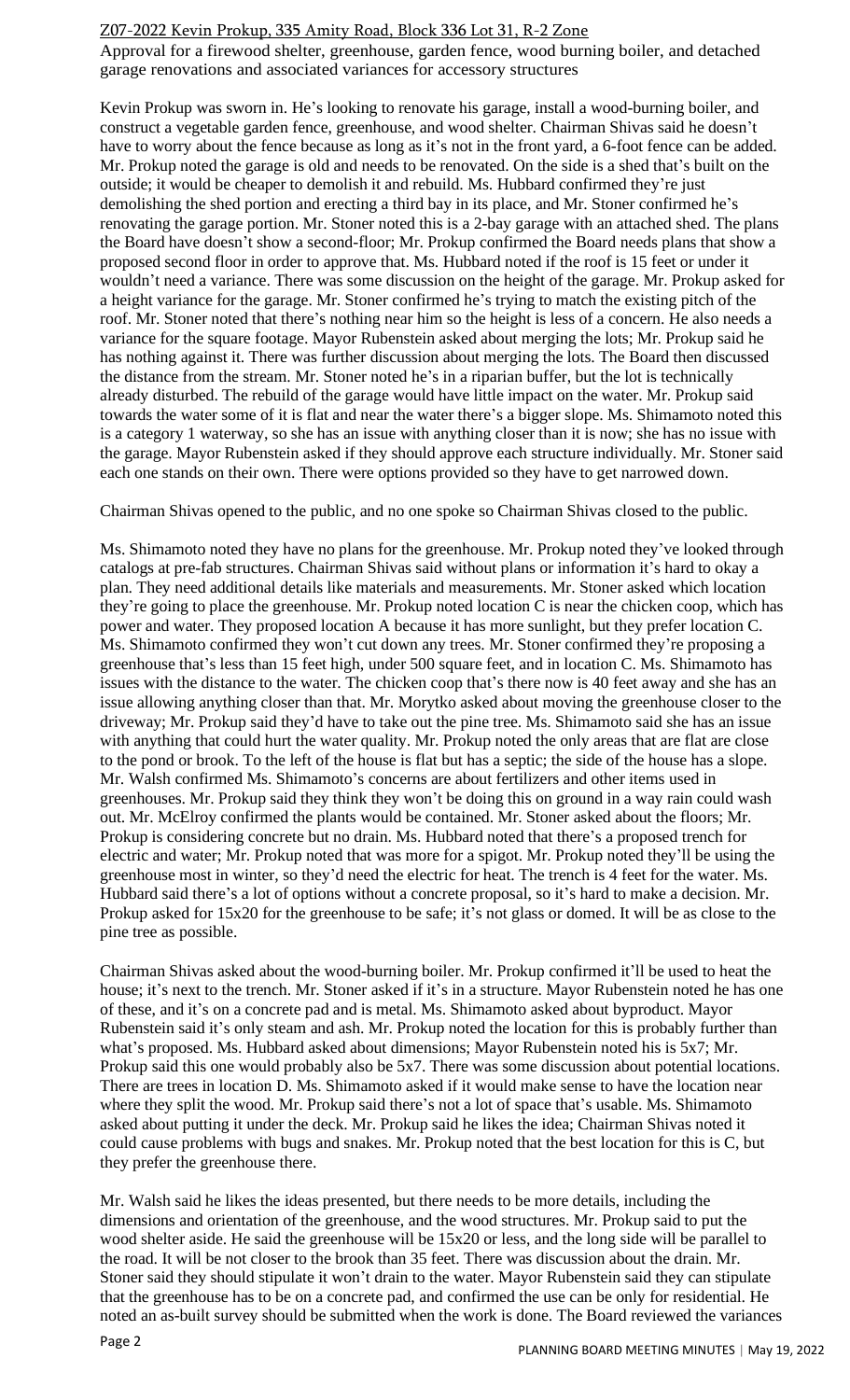requested. Mr. McElroy asked about the proximity between the greenhouse and the boiler. Mr. Stoner noted they could add that accessory structures must be at least 6 feet apart. Mayor Rubenstein suggested fire code compliance. Ms. Hubbard confirmed he's withdrawing the request for the wood shelters. Mr. Stoner noted part of the code talks about agricultural activities. He confirmed there was a farmland assessment on both lots; this was their third year. Mr. Stoner said the chicken coop and greenhouse are not part of this. Mayor Rubenstein confirmed they don't sell eggs. Ms. Hubbard confirmed the need for these variances include the locations being close to water and there are no other spots to put items. There are slopes and large rocks. Chairman Shivas confirmed some of the acreage includes the lake; Mr. Prokup said one lot has about 75% of the lake.

Mr. Walsh motioned to approve the garage renovations with the aforementioned conditions, the greenhouse with a max of 20x15 with an orientation parallel to the stream, conditioned on no discharge towards the stream, and no less than 35 from the stream, to approve the boiler, no larger than 7x7 and no less than 40 feet to the stream and having all code compliance, and having an as-built survey being submitted after work is complete. Mr. Stoner added that the structures should be 6 feet apart. He confirmed the boiler doesn't need a structure variance, just the distance to the water. Chairman Shivas asked about the drain for the greenhouse; Mr. Walsh said he wants it as no discharge to the stream to let the applicant handle it as he sees fit. Ms. Hubbard confirmed the slab for the greenhouse, there will also be no second-story on the garage, and only be residential uses. This was seconded by Mayor Rubenstein:

|         | Mayor      | Ms.    | Mr.     | Ms.       | Ms.    | Mr.     | Mr.     | Mr.      | Mr.   | Mr.   | Chairman |
|---------|------------|--------|---------|-----------|--------|---------|---------|----------|-------|-------|----------|
|         | Rubenstein | Franco | McElroy | Shimamoto | Raffay | Morytko | Chozick | Serrilli | Smith | Walsh | Shivas   |
| Motion  |            |        |         |           |        |         |         |          |       |       |          |
| Second  |            |        |         |           |        |         |         |          |       |       |          |
| Aye     |            |        |         |           |        |         |         |          |       |       |          |
| Nay     |            |        |         |           |        |         |         |          |       |       |          |
| Abstain |            |        |         |           |        |         |         |          |       |       |          |
| Absent  |            |        |         |           |        |         |         |          |       |       |          |

Motion carried.

Z08-2022 Jose Quinones, 187 Lackawanna Drive, Block 264 Lot 280, R-5 Zone Approval for construction of a deck, as well as an adjustment to the roof.

Jose Quinones of 187 Lackawanna Drive and Michael Bengis, the architect of 35 North Western Way in Hopatcong were sworn in. Mr. Bengis was a Board Chairman for Hopatcong and has been an architect for 46 years; his license is in good standing in New Jersey and he was deemed an expert. Mr. Bengis said they're looking to fix the roof and make deck improvements. There will be a stairway to the front door. Mr. Quinones said the deck is for safety because of the rocks around the property. He's trying to keep it as close to the boulder as possible, but because they may need to find solid ground, they've extended a bit further out than the rocks. Chairman Shivas asked about what's considered a front yard; Mayor Rubenstein said it's a front yard and two side yards. Mr. Stoner said anything along Lackawanna is a front yard. Mayor Rubenstein said the back is where the driveway is, and asked if they had an easement. Mr. Quinones said he doesn't know; he purchased the house as it is. Ms. Hubbard noted the driveway is not on the survey. Mr. Quinones noted the driveway is not paved. Mr. Stoner went over the variances needed. The boulder is about 20-30 feet higher than the road. Mr. Walsh confirmed the variance would be for 26.5 feet. Mr. Morytko confirmed they're looking for a bit more than needed. Ms. Shimamoto said she's less concerned about cars for this property because they're on a cliff. Ms. Hubbard confirmed the stones are natural, not built.

Chairman Shivas opened to the public, and no one spoke so Chairman Shivas closed to the public.

Mr. Walsh confirmed the hardship is the steep slopes and configuration of the lot. Mr. Bengis added that this is for safety as well. Ms. Shimamoto motioned to approve the application, seconded by Mr. Morytko. Mr. Stoner confirmed an as-built survey will be needed for a CO:

|         | Mayor<br>Rubenstein | Ms.<br>Franco | Mr.<br>McElroy | Ms.<br>Shimamoto | Ms.<br>Raffay | Mr.<br>Morytko | Mr.<br>Chozick | Mr.<br>Serrilli | Mr.<br>Smith | Mr.<br>Walsh | Chairman<br>Shivas |
|---------|---------------------|---------------|----------------|------------------|---------------|----------------|----------------|-----------------|--------------|--------------|--------------------|
| Motion  |                     |               |                |                  |               |                |                |                 |              |              |                    |
| Second  |                     |               |                |                  |               |                |                |                 |              |              |                    |
| Aye     |                     |               |                |                  |               |                |                |                 |              |              |                    |
| Nay     |                     |               |                |                  |               |                |                |                 |              |              |                    |
| Abstain |                     |               |                |                  |               |                |                |                 |              |              |                    |
| Absent  |                     |               |                |                  |               |                |                |                 |              |              |                    |

Motion carried. Ms. Hubbard noted they should talk to the surveyor about why the driveway isn't on the survey.